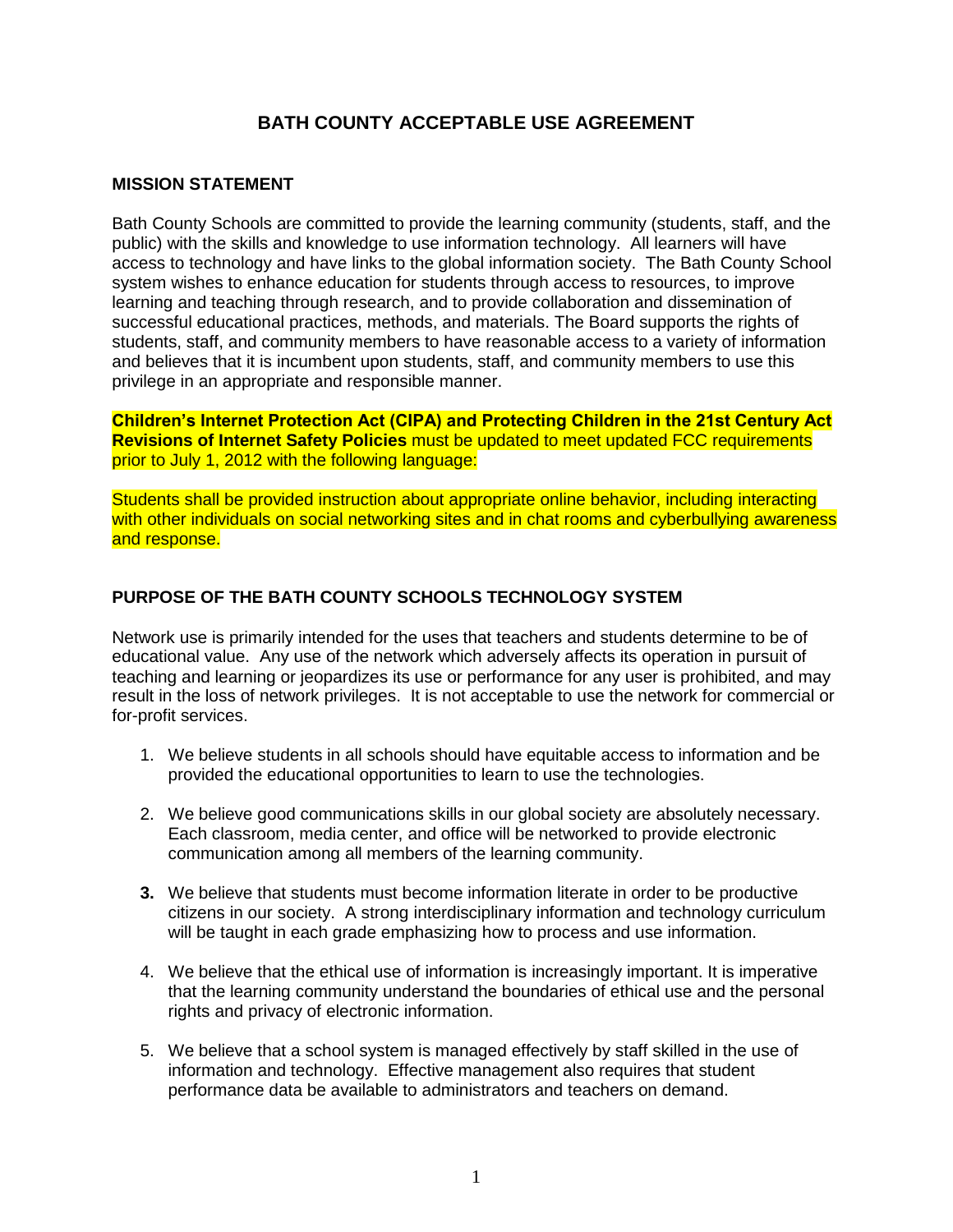6. We believe that a staff development program to train and support staff in their use of information and technology is essential. Staff development opportunities will be the key to building an interdisciplinary curriculum and for providing appropriate instruction to students.

In return every user of the technology provided by the Bath County School System has the responsibility to respect and protect the rights of every user in our community and on the Internet. Bath County Schools' technology users are expected to act in a responsible, ethical and legal manner, in accordance with the Bath County Schools Code of Conduct, and the laws of the State of Kentucky and the United States.

### **PRIVILEGES AND RIGHTS OF BATH COUNTY NETWORK MEMBERS**

The use of the Bath Co. Network is a privilege, not a right. Inappropriate use may result in cancellation of the privilege. The Bath Co. Board of Education (Technology Coordinator) has the authority to determine appropriate use and may deny, revoke or suspend any user account at any time based upon its determination of inappropriate use of the system. School principals may apply other disciplinary measures according to the school's discipline code.

The Bath Co. School System reserves the right to review any material on any user-account and to monitor fileserver space in order for the school system to make determinations on whether specific uses of the network are appropriate/inappropriate.

These rights/privileges include**:**

- 1. **Privacy**-- All members of the Bath County Network have the right to privacy within reason in their e-mail. However, if a user is believed to be in violation of the guidelines stated in this policy, a system administrator or teacher may need to gain access to private correspondence or files. A School or District Technology Coordinator has the right to access information stored in any user directory, on the current user screen, or in electronic mail. System administrators may need to access private files as part of regular system maintenance. It is important that users recognize the fundamental differences between public and private e-mail forms of communication, and shape their content accordingly;
- **2. Access**-- Members of the Bath County Network will be granted free access to as many network services as their technology allows. Exploration of the Internet is encouraged however, no single user should monopolize a computer or the network he/she uses;
- **3. Safety --** To the greatest extent possible, members of the Bath County Network will be protected from harassment or unwanted or unsolicited contact. Any member who receives threatening or unwelcome communications should bring them to the attention of a system administrator or teacher. Users must be aware that there are many services available on the Internet that could potentially be offensive to certain groups of users. The designers of the Bath County Network cannot eliminate access to all such services, thus individual users must take responsibility for their own actions in navigating the network;
- **4. Intellectual Freedom--** The Bath County Network must be a free and open forum for expression, including viewpoints that are strange, unorthodox, or unpopular. The poster of an opinion should be aware that other members may be openly critical of such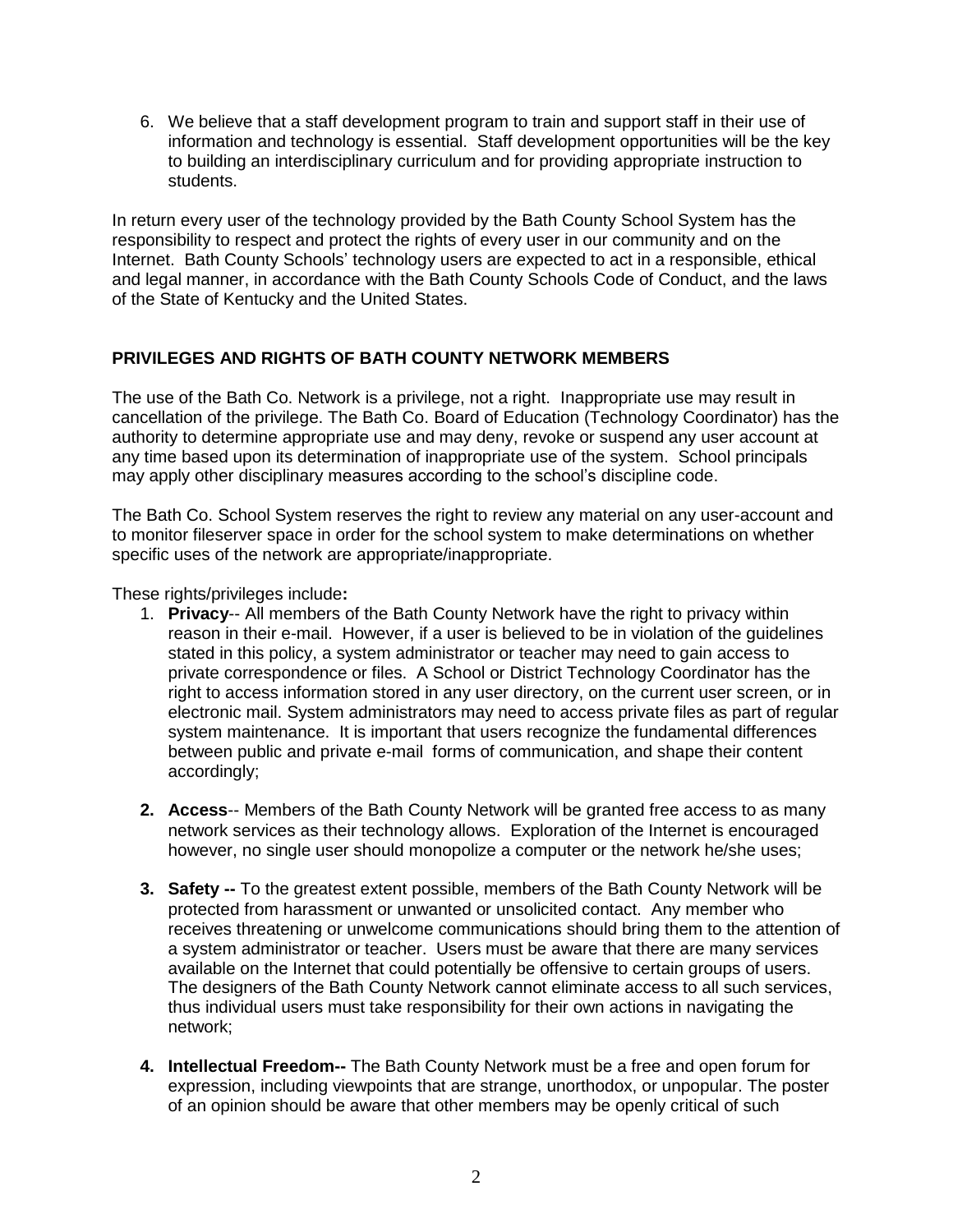opinions. Personal attacks are not an acceptable use of the Bath County Network. Any statement of personal belief is implicitly understood to be representative of the author's individual point of view, and not that of the Bath County School System**.**

### **SERVICES AVAILABLE ON THE BATH COUNTY NETWORK**

The Bath County Network consists of a variety of computing equipment, software, and network connections and phone systems. This section describes the primary tools and services approved for use in the Bath County Network.

- **1. Electronic Mail or e-mail.** E-mail is very much like regular mail, except instead of paper, you use the computer. E-mail correspondence between two people or a small group of people is considered private, although you should remember that electronic correspondence is, in general, far less secure than paper correspondence. It is also possible for you to send e-mail to large groups of people, using something called an "email alias." E-mail sent to aliases is considered public. Overuse or misuse of an e-mail alias will be viewed as an abuse of network capacity**.**
- **2. World Wide Web.** There is a wide and growing variety of interconnected information and databases on the Internet, often called the World Wide Web. Software called "web browsers" is used to contact web information servers. Bath County Network members use a program with a point-and-click interface called Internet Explorer to access these resources. Other programs, called "helpers," make it possible for you to see images and listen to sounds and view movies that you find on the "web."

#### **MEMBERS OF THE BATH COUNTY NETWORK**

- 1. Students who are currently enrolled in a Bath County class will automatically be granted a network account upon agreement of the terms stated in this policy; Students may or may not be granted an e-mail account.
- 2. Teachers of the Bath County School System may hold accounts on the Bath County Network.
- **3.** Others Anyone may request a special account on the Bath County Network. Requests will be granted on a case-by-case basis, depending on need and resource availability**.**

#### **RESPONSIBILITIES AND SECURITY ISSUES FOR BATH COUNTY NETWORK MEMBERS**

With the rights and privileges of membership in the Bath County Network come certain responsibilities. Users need to familiarize themselves with these responsibilities. Failure to adhere to them may result in the loss of network privileges:

- 1. Never share your password or account with anyone. You have full responsibility for the use of your account. All violations of this policy that can be traced to an individual account name will be treated as the sole responsibility of the owner of that account.
- 2. Do nor use/alter another individual's account without their written permission;
- 3. Do not knowingly degrade the performance of the network. Chain letters and mail bombs or attempts to log on the network as a system administrator are examples of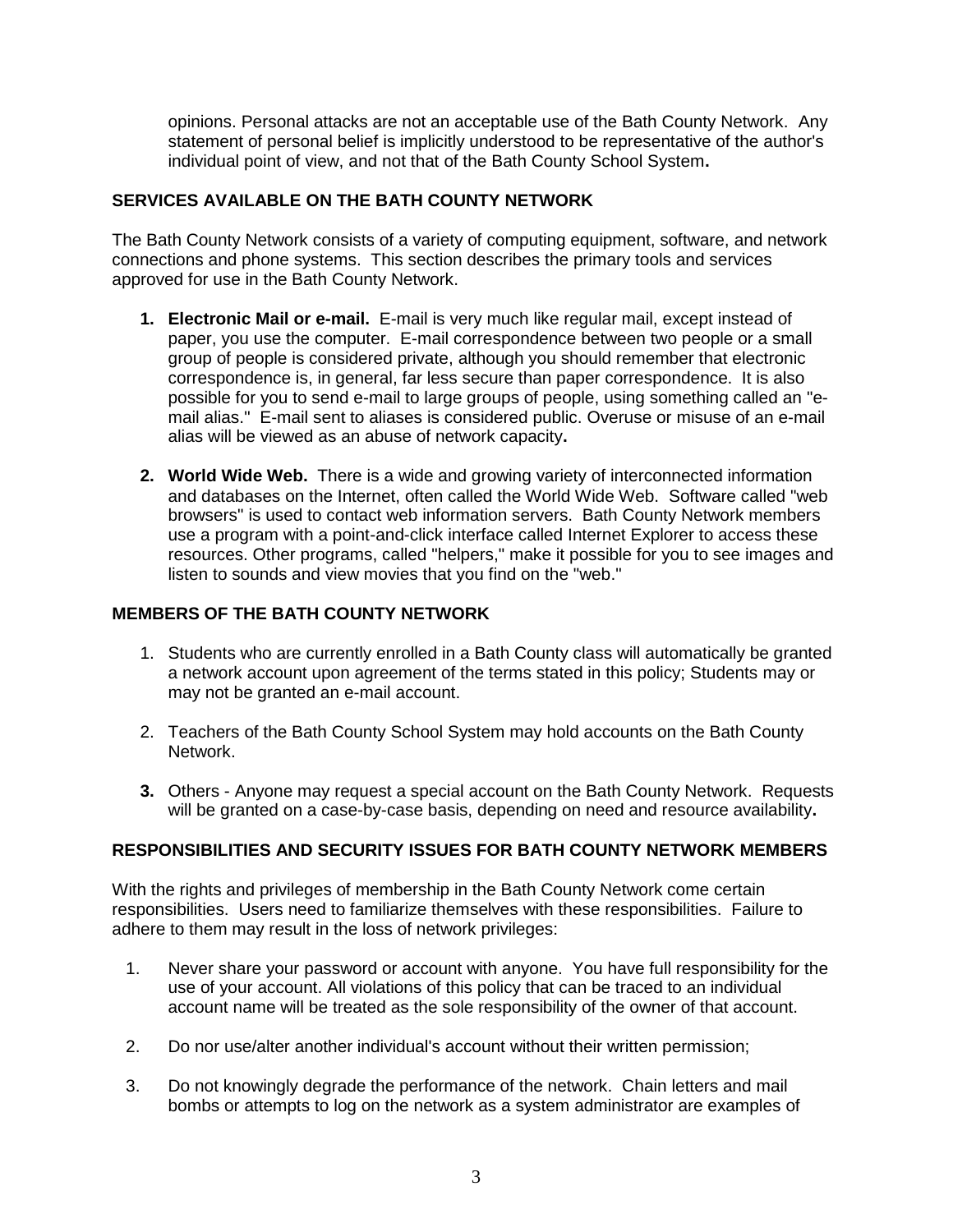activities prohibited for this reason;

- 4. Obey the rules of copyright. Bath County Network members must respect all copyright issues regarding software, information, and attributions of authorship.
- 5. Commercial software may not be installed on the system without the express permission of the system administrators. Copyrighted software and other instructional material must not be copied or transferred to another except as provided under license agreement ;
- 6. Posting personal communications to a public forum without the original author's prior consent is prohibited. To do this is a violation of the author's privacy. However, all messages posted in a public forum such as newsgroups or aliases e-mail may be copied in subsequent communications, so long as proper attribution is given;
- 7. Use of the network for any illegal activities is prohibited. Illegal activities include tampering with computer, hardware or software, unauthorized entry into computers, or knowledgeable vandalism or destruction of computer files;
- 8. Avoid the knowing or inadvertent spread of computer viruses or destroy another person's data. "Computer viruses" are programs that have been developed as pranks, and can destroy valuable programs and data. Deliberate attempts to degrade or disrupt system performance of the Bath County Network or any other computer system or network on the Internet by spreading computer viruses is considered criminal activity under state and federal law;
- 9. Use appropriate language. Profanity or obscenity will not be tolerated. All network members should use language appropriate for school situations as indicated by school's codes of conduct;
- 10. Avoid offensive or inflammatory speech. Members must respect the rights of others on the local network and on the Internet. Personal attacks are unacceptable.
- 11. Impersonation, anonymity, or pseudonyms are not permitted. As an educational network, we believe that individuals must take responsibility for their actions and words;
- 12. Exemplary behavior is expected on 'virtual' field trips. When 'visiting' locations on the Internet or using the videoconferencing or screen-sharing communication tools, Bath County Network members must conduct themselves as representatives of both their respective schools and the Bath County Network. Conduct that is in conflict with the responsibilities outlined in this document will be subject to loss of network privileges;
- 13. If you identify a security problem on the network, you are to notify the system administrator. Any user identified as a security risk may be denied access to the Bath County Network;
- 14. Vandalism and harassment may result in cancellation of user privileges. Vandalism is the malicious attempt to harm, modify, or destroy data of any user. Creating a computer virus is considered as vandalism. Harassment is the persistent annoyance of an user (i.e. the sending of unwanted mail);
- 15. You may not use MUD's (multi-user games) over the Bath County Network;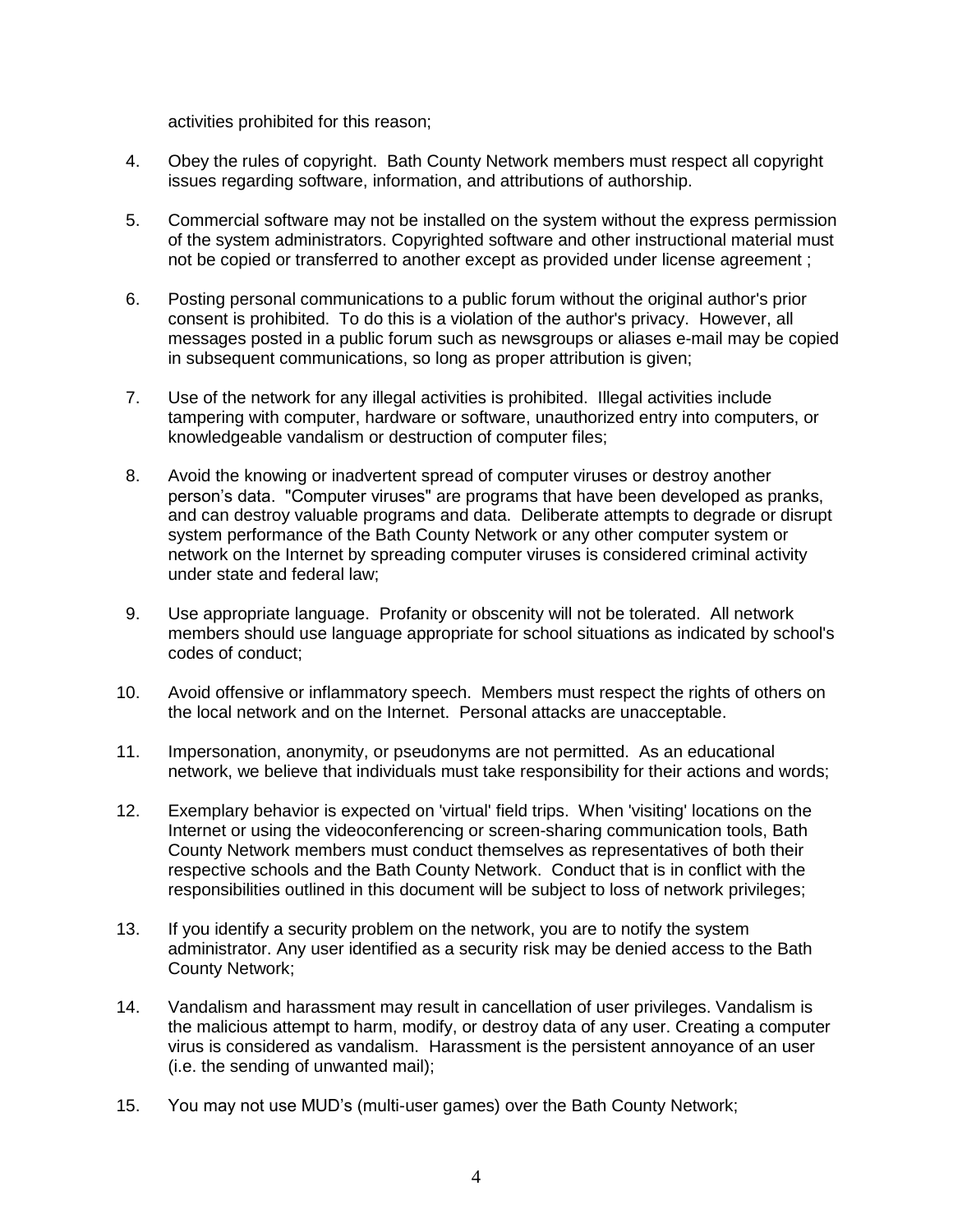- 16. Do not reveal your/others personal address or phone numbers;
- 17. Internet and other e-mail systems are not to be used on the Bath County Network. The Exchange e-mail system is the only acceptable e-mail system to be used in the school District;
- 18. Personal information is to be stored on a floppy disk;
- 19. Students must get permission from their teacher before using the network. Students are always to follow written and oral classroom instructions.

#### **ACCEPTABLE USE**

The purpose of Internet is to facilitate communications in support of research and educational uses, by providing access to unique resources and an opportunity for collaborative work. To remain eligible as a user, the use of your account must be in support of and consistent with the educational objectives of the District. Access to the Internet is made possible through the Bath County Schools, at its sole discretion. School officials shall apply the same criterion of educational suitability used to review other educational resources.

## **BYOD**

Students and staff members who bring personal devices (phones, iPads, tablets, laptops, etc.) with independent network access for use on school property must adhere to all of the rules and regulations applicable to school-provided devices. Internet resources that are not permitted through the school network will.

#### **NO WARRANTIES**

The Bath County School System makes no warranties of any kind, whether express or implied, for the service it is providing. The school system will not be responsible for any damages a user suffers. This includes loss of data resulting from delays, no-deliveries, or service interruptions caused by the District's negligence or by the user's errors or omissions. Use of any information obtained via the Internet is at the user's own risk. The District specifically denies any responsibility for the accuracy or quality of information obtained through its services. All users need to consider the source of any information they obtain, and consider how valid that information may be**.**

#### **ENCOUNTER OF CONTROVERSIAL MATERIAL**

Users may encounter material which is controversial and which users, parents, teachers, or administrators may consider inappropriate or offensive. On a global network, it is impossible to completely control effectively the content of data and an industrious user may discover controversial material. It is the user's responsibility not to initiate access to such material.

#### **PHONE USAGE**

The local phone system is to be used for educational/instructional purposes and for contacts with school officials and parents. Classroom instructional time is not to be interrupted, except in the case of emergencies. All phones are to be answered by school staff members. Only under